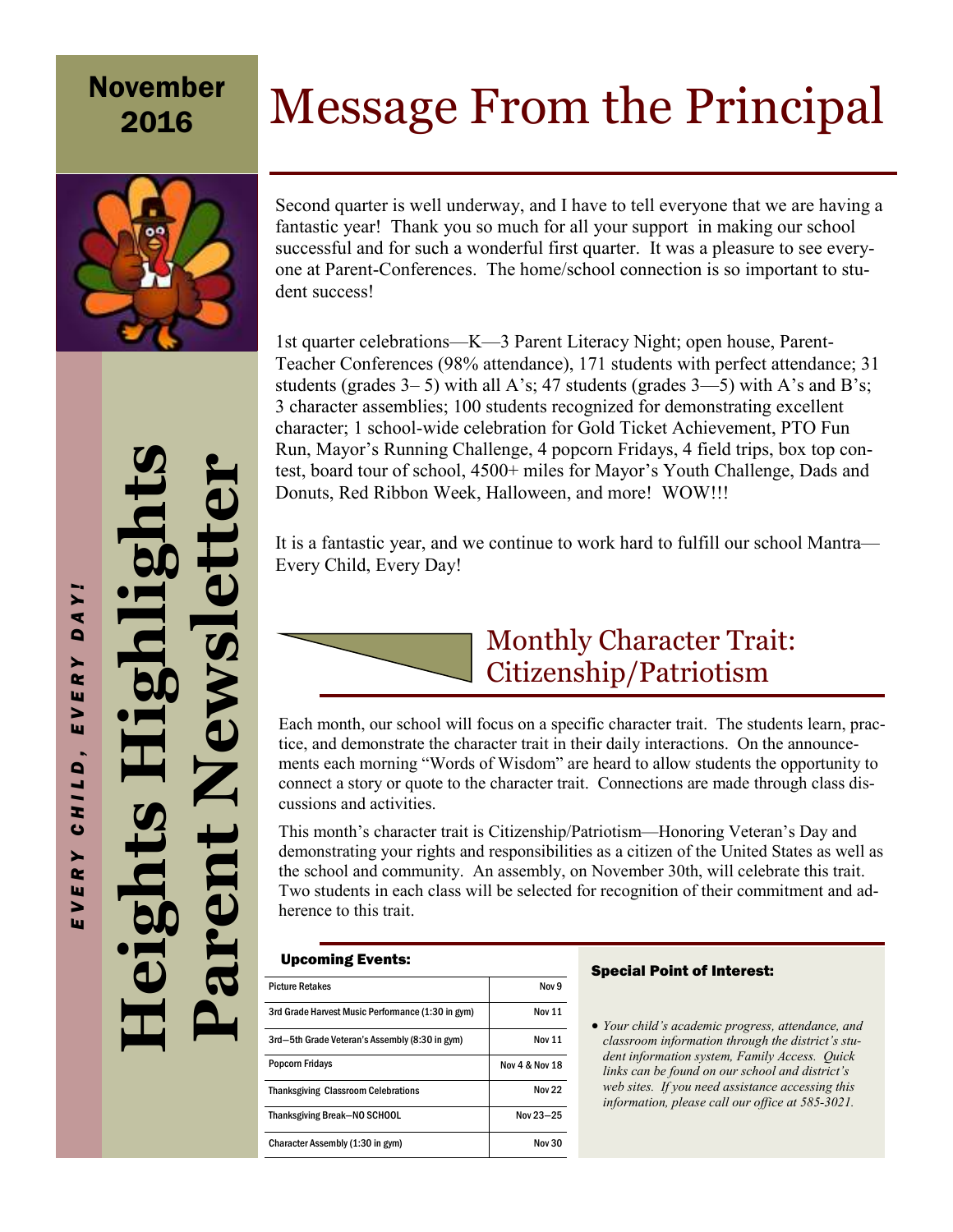# Tid-Bits

#### Weather

The weather is definitely turning chilly. Please make sure your child is dressed for the weather conditions. We do try to make sure children have an opportunity to go outside each day (even if it is for a shortened time). And, if you are missing coats, sweaters, gloves, hats, or other items, our lost and found is bursting. Please remind your child to look through these items. Or, call the office, and we'll take a look for you. Any unclaimed items at the end of each quarter are donated.

School closures, due to inclement weather, are determined the morning of the closure, after roads have been surveyed. Families are notified through School Messenger via e-mail, phone, or text. You may set your preferences through Family Access. Information about school closures is also released through local television and radio stations.

## Thankful for...

November is a month of citizenship and thankfulness. I (Mrs. Atkinson) want to put together a display in the teacher's lounge to recognize parent "thankfulness" of teachers.

If you could please take a moment to e-mail me some thankful words about your child's teacher or other staff members (just a couple sentences), I will print and post on the display. katkinson@msd134.org

We are fortunate to have such great citizens making a difference for our students!

#### MyOn

All students have access to MyOn—an on-line library with 1000's of books available. Students all have access to this library. It contains fiction and nonfiction and books are recommended based on children's interests and reading levels. Some have comprehension quizzes following. Please encourage students to read every night.

#### Assemblies

We are making student recognition a priority this year. Students are being recognized in many ways (attendance, fitness, behavior, grades, accomplishments, etc...). Each month we have a character assembly. The main focus for these assemblies is character, so we invite parents to attend for those receiving a character award.

Although we recognize other areas of accomplishment; unfortunately, we can not invite all parents of recognized students, due to fire code and a limited number of people allowed in the gym. Last assembly we recognized over 350 students. Thank you for understanding, and we hope you are able to celebrate these additional accomplishments even more at home. We are so proud of each!

### PTO:

- Please make time to join PTO and attend the PTO meetings. We really need the support of all our families. This group's #1 priority is to support the students, staff, and school. Membership costs are minimal. Meetings are once per month. We need many helping hands to accomplish all that needs done and create opportunities for Heights Elementary. We are all parents working together to help our school.
- Thank you PTOfor providing dinner for the staff during Parent-Teacher Conferences
- Thank you PTO for providing many teacher grants to support learning and incentives for Heights' students
- Heights would like to thank the PTO board members and parent members for their financial, academic, and volunteer support. We would also like to thank the families who participate in PTO through fundraisers, volunteering, and events.

 *If you are interested in being more involved with PTO: MiddletonHeightsPTO@gmail.com or like and follow us on Facebook.* 



# Student Drop & Pick-Up:

As the weather chills, more and more parents are dropping off and picking up students. A few reminders:

- Please be kind to those on supervision—they are doing their jobs to keep our kids safe
- Please be patient and stay off your cell phones
- Please allow plenty of time to make it through the drop-off / pick-up line—we start supervision at **7:50**—come early
- If you don't drop off at the sidewalk, you must *park and walk* your students to the sidewalk/blacktop
- Students are not allowed to cross the street or parking lot without an adult
- If you can't wait in the line, cautiously, *take the inside lane all the way through to the parent parking in the bus lane*, park, and walk your child across the lot
- Remember—no left turns from the parking lot
- Remember—no u-turns on Cemetery Rd.
- Beware—driving citations are being issued